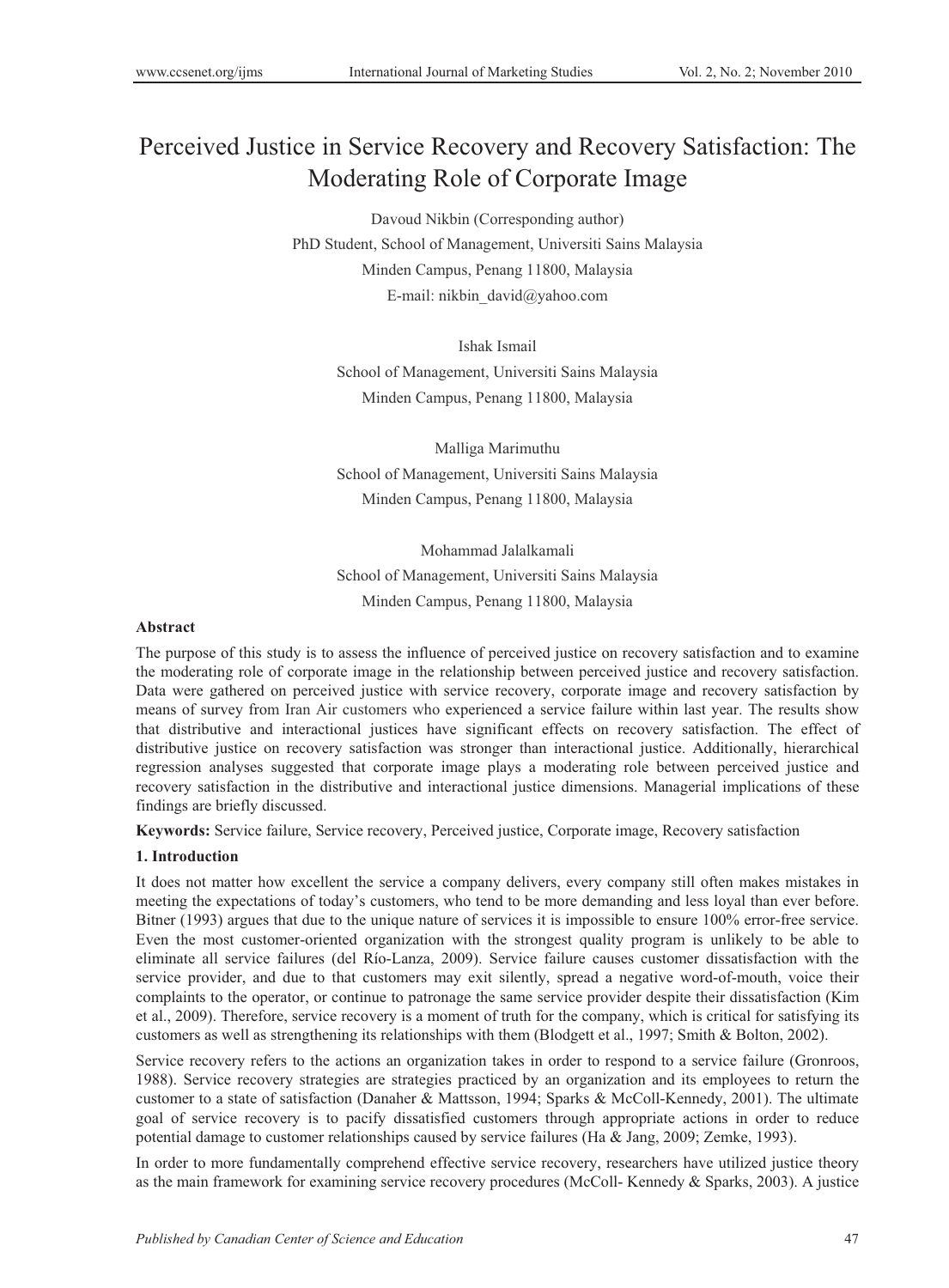theory framework has gained popularity in explaining how customers evaluate service providers' reactions to service failure/recovery. In this theory, perceived justice is a multi-dimensional concept comprising three dimensions: distributive, procedural, and interactional justice. Despite the recent advances concerning the effects of perceived justice on post-recovery satisfaction, there is still room to learn how a service provider's recovery efforts affect subsequent customers' recovery satisfaction. There is still a need for solid empirical research regarding the impact of organizational responses to a customer complaint (Davidow, 2000, 2003). Moreover, according to Maxham and Netemeyer, (2002), there is a paucity of empirical research regarding the effects of complainants' perceptions of justice on satisfaction and intent. Therefore, there is interest in continuing to explore the relative influence of the dimensions of perceived justice on recovery satisfaction (del Río-Lanza et al., 2009).

Besides, Chebat and Slusarczyk (2005) observe that the specific effects of the three justice dimensions on customer loyalty are quite different from each other. But work analyzing whether the justice dimensions also affect satisfaction with service recovery differently is absent for the literature. Maxham and Netemeyer (2002) analyzed the effects of perceived justice on satisfaction with service recovery, but they did not examine the relative effects of the justice dimensions. Moreover, del Río-Lanza et al., (2009) state that since not all the dimensions of justice have the same relative importance in explaining satisfaction, they suggest the need to analyze the dimensions of perceived justice separately rather than in an aggregate form.

McCollough (1992) found that the impact of recovery on customer satisfaction was nonlinear, in other words, high recovery might not lead to high satisfaction while low recovery might not lead to low satisfaction. del Río-Lanza et al., (2009) recommends to consider moderating factors in the relationships between perceived justice and satisfaction. Among these variables, they recommended studying customers' image or evaluation of the firm's brand, and global satisfaction with the firm and their attributions of the causes of the problem. However, despite the importance of brand image, little effort has been made to investigate the role of brand image in relation to perceived justice regarding service recovery efforts and recovery satisfaction.

In this regard, the purpose of this study is to bridge these gaps in the literature by examining dimensions of perceived justice on recovery satisfaction and to analyze whether brand image moderates the relationship between perceived justice with service recovery and recovery satisfaction. The current study was conducted in the Iran Air.

#### **2. Literature Review and Hypotheses Development**

#### *2.1 Perceived justice with service recovery*

Customers and service providers cannot prevent the incidents that occur during exchange processes. Therefore, they expect fair behavior from each other and they do their evaluation based on perceived justice. Adams (1963) justice theory states that in every exchange that takes place, people weigh the inputs against the outcomes and compare them with those of others in similar situations. In the event that there is an equal balance between them, the exchange is considered as 'fair', but if the outcomes do not meet with the person's expectations, then this results in inequity. Past research on service failure and recovery has presented considerable evidence of the suitability of the concept of justice as a basis for understanding the process of service recovery and its outcomes (Blodgett et al., 1997; Goodwin & Ross, 1992; Smith et al., 1999; Tax et al., 1998).

# 2.1.1 Distributive justice

Distributive justice refers to the assignment of tangible resources by the firm to rectify and compensate for a service failure (del Río-Lanza, 2009). In a service failure/recovery context, it refers to the perceived fairness of the service failure/recovery outcome (Holloway et al., 2009). When an individual perceives that benefits have not been allocated equitably, he/she experiences distress (Walster et al., 1973), which in turn motivates him/her to restore the distributive justice. Studies have provided empirical evidence that perceived fairness of tangible outcomes have a positive effect on recovery evaluation (Boshoff, 1997; Goodwin & Ross, 1992; Hoffman et al., 1995; Smith et al., 1999). Previous literature in service recovery have measured distributive justice by the "justice," "fairness," "need," "value" and "reward" of outcomes (Chebat & Slusarczyk, 2005; Smith et al., 1999; Wirtz & Mattila, 2004).

# 2.1.2 Procedural justice

Procedural justice refers to the methods the firm uses to deal with the problems arising during service delivery in aspects such as accessibility, timing/speed, process control, delay and flexibility to adapt to the consumer's recovery needs (del Río-Lanza, 2009). Procedural justice also includes policies, procedures, and tools that companies use to support communication with customers and specifically, the time taken to process complaints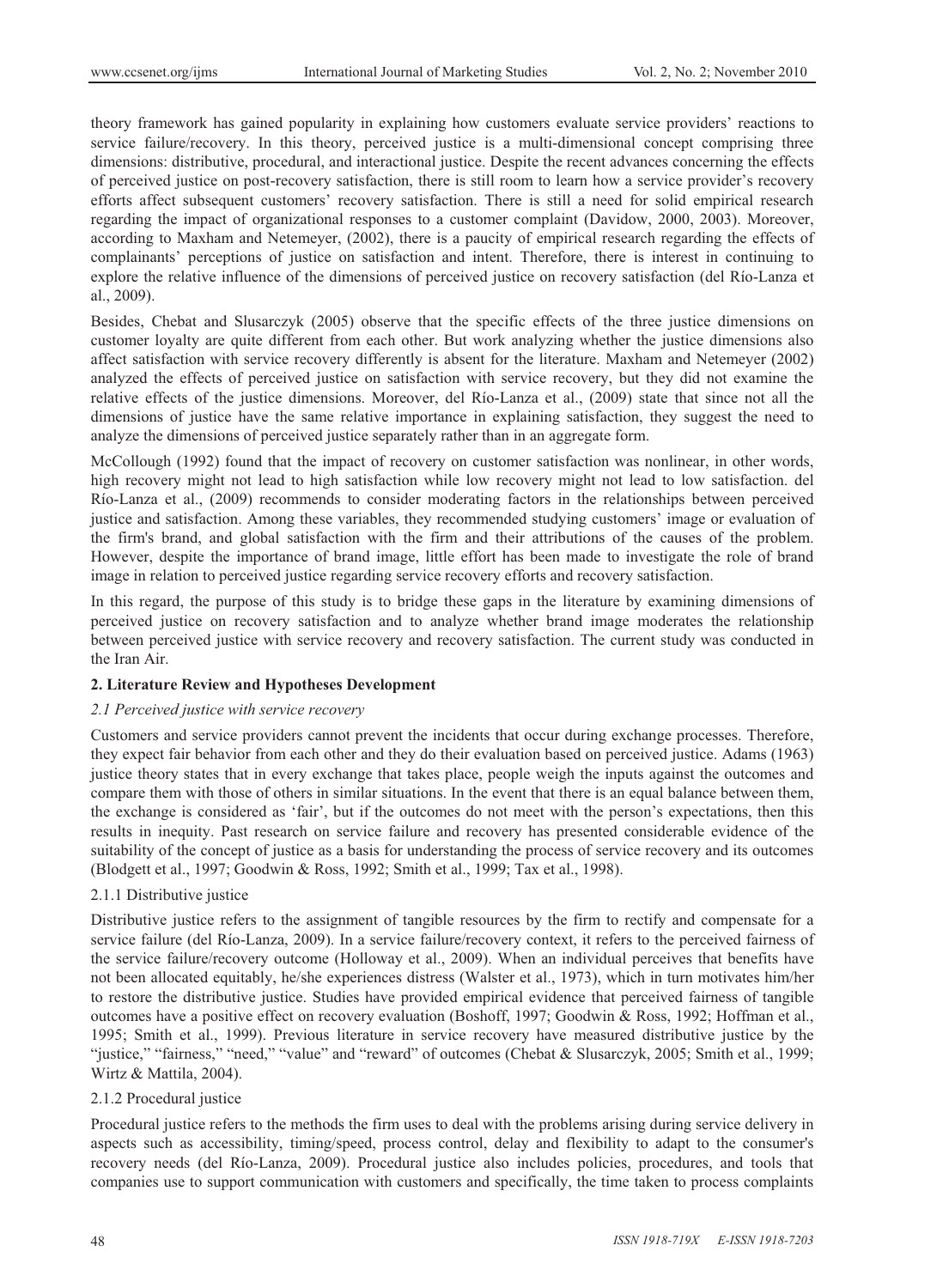and to arrive at a decision (Davidow, 2003). In service recovery context, procedural justice means the customer's perception of justice for the several stages of procedures and processes needed to recover the failed service (Mattila, 2001). Procedural justice focuses on the way that the outcome is reached. Based on previous literature, there are six sub-dimensions for procedural justice, namely, flexibility, accessibility, process control, decision control, response speed and acceptance of responsibility (Blodgett et al., 1997; Tax et al., 1998; Thibaut & Walker, 1975; del Río-Lanza et al., 2009).

#### 2.1.3 Interactional justice

Interactional justice focuses on interpersonal interactions during the process of service delivery. It means the evaluation of the degree to which the customers have experienced justice in human interactions from the employees of service organization during the recovery process (Sparks & McColl-Kennedy, 2001). In service recovery context, interactional justice means the evaluation of the degree to which the customers have experienced justice in human interactions from the employees of service firms during the recovery process (Sparks & McColl-Kennedy, 2001). Previous literature states that there are six sub-dimensions for Interactional justice. These sub-dimensions are: courtesy, honesty, offering explanations, empathy, endeavor, and offering apologies (Clemmer, 1988; Tax et al., 1998, McColl-Kennedy & Sparks 2003; del Río-Lanza et al., 2009).

# *2.2 Corporate Image*

According to Grönroos (1988) and Keller (1993), corporate image is a perception of an organization held in consumer memory and works as a filter which influences the perception of the operation of the company. It is seen as the representation of a brand in the consumer's mind that is linked to an offering (Dobni & Zinkhan, 1990), or a set of perceptions about a brand the consumer forms as reflected by brand associations (Keller, 1993). According to (Nguyen & Leblanc, 2001) corporate image is related to the various physical and behavioral attributes of the firm, such as business name, architecture, variety of products/services, tradition, ideology, and to the impression of quality communicated by each person interacting with the firm's clients.

The corporate brand is a valuable intangible asset, that is difficult to imitate, and which may help to achieve sustained superior financial performance (Roberts & Dowling, 2002). Good brand image not only indicates that the brand has a positive image but also shows a higher level of brand image strength than other brands (Kim & Kim, 2005).

#### *2.3 Perceived justice and recovery satisfaction*

Customers' satisfaction and future loyalty is dependent on customers' feelings on whether they have been treated fairly or not. Customers expect a service recovery to be fair in order to recover their satisfaction and loyalty. The effects of perceived justice with service recovery and customer satisfaction has stated by a number of researchers. Zemke (1993) states the objective of service recovery efforts is to move a customer from a state of dissatisfaction to a state of satisfaction. Wirtz and Mattila (2004) indicate that recovery outcomes (e.g. compensation), procedures (e.g. speed of recovery) and interactional treatment (e.g. apology) have a joint effect on post-recovery satisfaction.

The effect of perceived justice dimensions on recovery satisfaction also has been mentioned in past literature. Many authors have found that all three forms of justice including distributive justice, procedural justice, interactional justice have a positive effect on overall service recovery satisfaction (Patterson et al., 2006; dos Santos & Fernandes, 2008; Kim et al., 2009; Karande et al., 2007; Karatepe, 2006; Ok et al., 2005; Smith et al., 1999; Tax et al., 1998; Clemmer & Schneider, 1996; Kau & Loh, 2006). The effects of dimensions of justice on customers' recovery satisfaction have been studied in different service industries as well, including, hotel customers, (Karatepe 2006), mobile phone buyers (Kau & Loh 2006), Undergraduate students, hotel customers (Smith et al., 1999) and Airline passengers (McCollough et al., 2000). Thus, based on the above discussion, this study proposed the following hypotheses:

*H1. There is a positive relationship between perceived justice and recovery satisfaction.* 

*H1a. There is a positive relationship between distributive justice and recovery satisfaction.* 

*H1b. There is a positive relationship between procedural justice and recovery satisfaction.* 

*H1c. There is a positive relationship between interactional justice and recovery satisfaction.* 

*2.4 Perceived justice, recovery satisfaction and brand image* 

As it was mentioned in the introduction section, past studies have examined the effect of perceived justice on recovery satisfaction (Karatepe, 2006; Kau & Loh 2006; Smith et al., 1999; McCollough et al., 2000). However, the degrees of the relationship between perceived justice and recovery satisfaction might not be the same across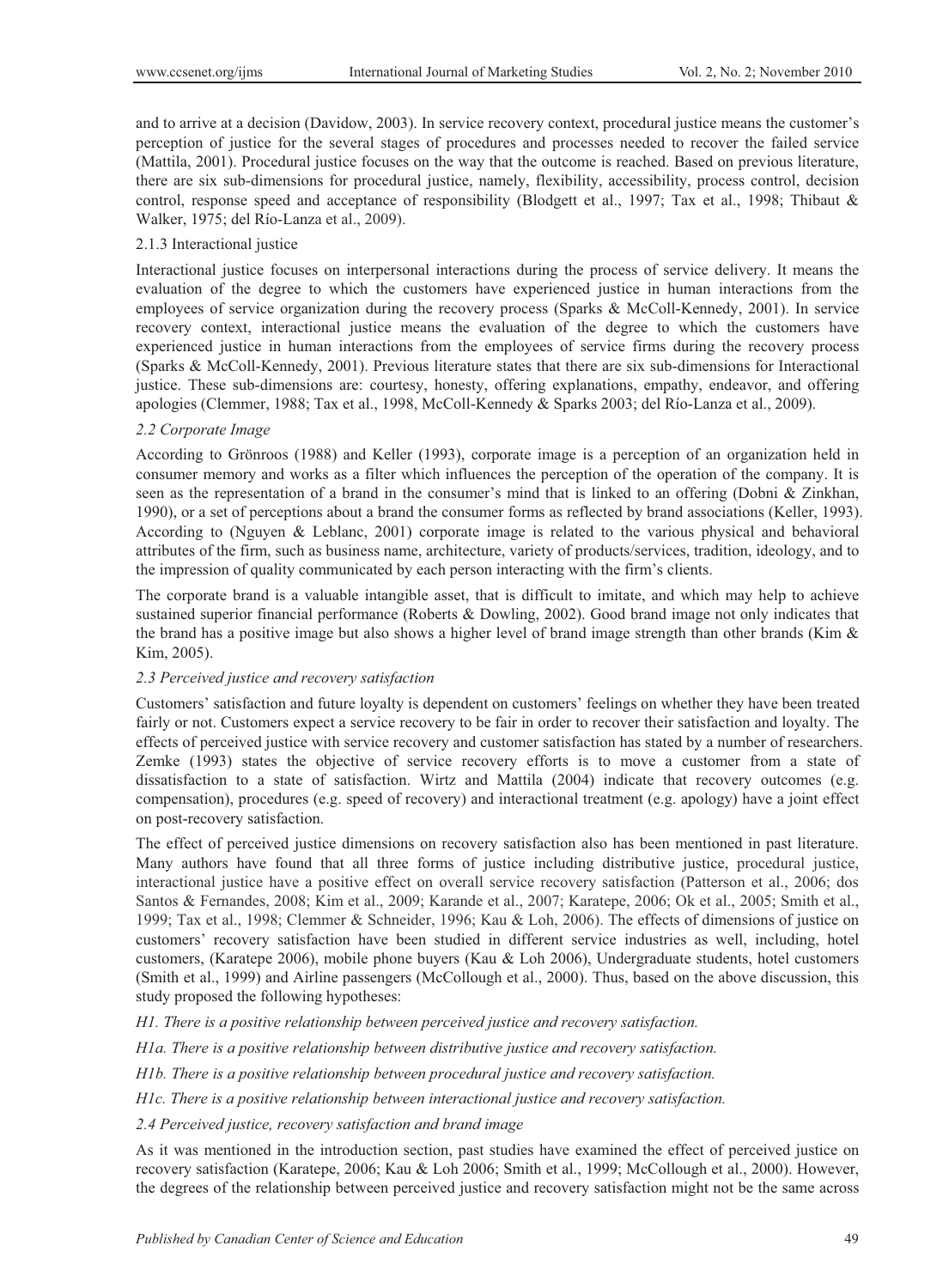corporate image levels. Kim  $\&$  Kim (2005) state that good brand image not only indicates that the brand has a positive image but also shows a higher level of brand image strength than other brands. Besides, based on Nguyen & Leblanc (2001), high level of corporate image is related to a better perception of the quality, business name and ideology of the company. Therefore, a good corporate image is critical for companies.

Past studies posit that corporate image impacts customers' satisfaction (Andreassen & Lindestad, 1998). Consumers who develop a positive mental schema of a brand will tend toward high customer satisfaction through a halo effect where all things associated with the brand are similarly valenced (Lai et al., 2009). In this respect, even though service failures occur from time to time, when customers have a positive mental schema of a brand, they will think that the company will benefit them in future. Therefore, the effect of perceived justice due to recovery efforts might have a stronger impact on the recovery satisfaction of customers who have a positive corporate image. Despite the potential importance of these findings, to our best knowledge, no previous studies have investigated the moderating role of brand image in relation to perceived justice in service recovery. Thus, this study proposed the following hypotheses:

*H2. The effect of perceived justice on recovery satisfaction is higher when customers have a positive image of the company.* 

*H2a. The effect of distributive justice on recovery satisfaction is higher when customers have a positive image of the company.* 

*H2b. The effect of procedural justice on recovery satisfaction is higher when customers have a positive image of the company.* 

*H2c. The effect of interactional justice on recovery satisfaction is higher when customers have a positive image of the company.* 

#### *2.5 Conceptual framework of the study*

In line with literature review and the purpose of study described in the beginning of the paper, the conceptual framework of this study was configured as illustrated in figure 1. Distributive, procedural and interactional justices will affect recovery satisfaction (H1a, H1b, H1c). Besides, corporate image moderates the relationship between distributive, procedural, and interactional justices and recovery satisfaction (H2a, H2b, H2c).

#### **3. Method**

# *3.1 Sampling frame and data collection*

Data were collected from Iran Air customers. The respondents were approached by interviewers at Emam Khomeini International Airport in January 2010 while they were waiting for their flight. The main advantage of this procedure was the possibility of approaching airline customers without having to obtain customer records in advance. A screening question was asked to see if respondents encountered any service failure with Iran Air during the past one year. A self-administered questionnaire was distributed to these customers. The questionnaire was adapted from original English questionnaire items and then translated into Persian. Two linguists who were educated in the U.S. were involved in the translation process. A pilot test was performed by distributing the questionnaire to 35 Iran Air customers to refine the instrument by clarifying any ambiguous expressions or misrepresentation of the original meanings. Out of 300 surveys, the response rate was 39.33%, representing a total of 118 returned questionnaires. Out of the 118 collected, 11 questionnaires were either incomplete or the answers were found to be unreliable, leaving a remaining 107 questionnaires that were retained for further data analysis.

# *3.2 Measures*

Multiple item scales were used to measure each construct in this study. If possible, validated scales from previous literature were employed after a slight modification. In this study, the items in all scales were measured on a seven-point Likert-type scale ranging from "strongly disagree" (1) to "strongly agree" (7) except for corporate image in which three items were on seven-point scale of "Very Low" and "Very High" and the fourth item with "Much Worse" and "Much Better". A total of 25 items were used to capture the five constructs.

For this study, distributive justice was measured by a four-item scale adopted from Blodgett et al., (1997) and Smith et al., (1999). The procedural justice was measured by a four-item scale adapted from Blodgett et al., (1997) and Karatepe (2006). To measure the interactional justice construct, we used a five-item scale adapted from Karatepe (2006), Smith et al., (1999), and Tax et al., (1998). The recovery satisfaction scale was measured by a four-item scale adapted from Brown et al. (1996), as well as from Maxham & Netemeyer (2002). The four-item scale for corporate image was adapted from (Zeithaml, 1988; Selnes, 1993).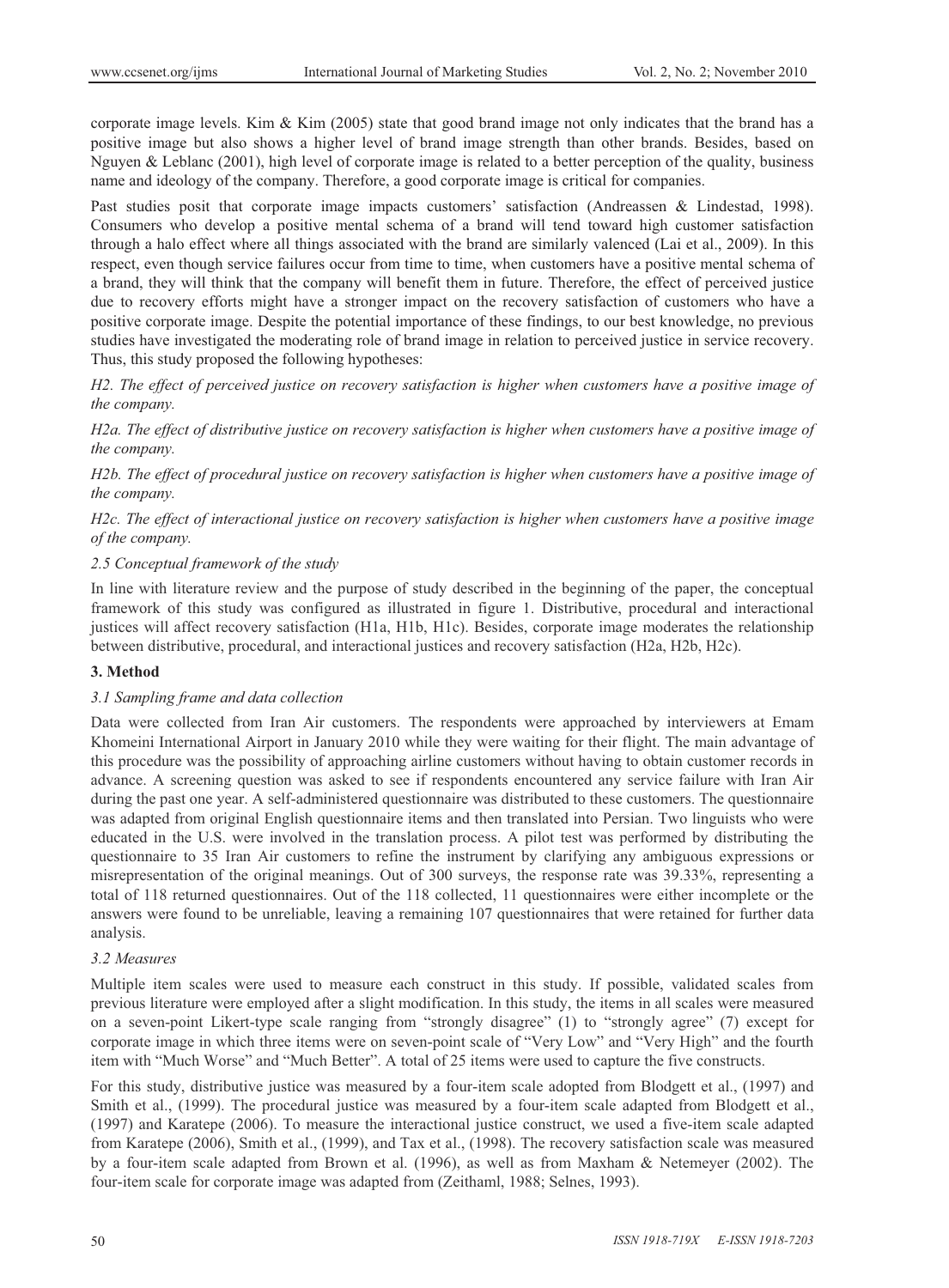# **4. Results**

#### *4.1. Respondents' demographic profile*

The demographic profile of respondents is presented in Table 1. The sample consisted of 65.4% male and 35.6% female respondents. The findings also indicate that most of the respondents are aged between 31 to 40 years old. Almost 66.4% of the respondents were married, 32.7% single and 0.9% divorced. Over 25.2% of the respondents hold bachelor degree, 56.1% master, 8.4% certificate/diploma, 9.3 PhD/doctorate and only 0.9% hold high school.

#### *4.2 Goodness of Measures*

Factor analysis was used to understand the underlying factor of variables in the proposed framework (Hair et al., 1998). A Varimax rotation method was applied to variables. The selected factors were based on eigenvalues equal to or greater than 1.00. In this research, the chosen cut off point for significance loading is minimum 0.50. Then, the factors and selected items were grouped and renamed accordingly.

Factor analysis was performed on thirteen items in the perceived justice with service recovery. The result is shown in Table 2. The KMO was 0.642 and Bartlett's test of sphericity was significant at the 0.00 level. The anti-image correlation matrix ranged from  $0.574$  to  $0.687 \leq 0.5$ , so, there were sufficient correlations among the items. Three factors were extracted with 72.47% of the variance. Factor one is labeled as interactional justice justice, factor two was labeled as distributive justice and the third factor was renamed as procedural justice.

#### *4.3 Reliability Analysis*

Reliability analysis is established by testing whether the items grouped under a factor are internally consistent and stable. Cronbach's alpha  $(\alpha)$  was used to analyze the reliability of the instruments. Reliability over 0.80 is good; reliability in the range of 0.70 is acceptable; and reliability less than 0.60 is considered poor (Sekaran, 2003). The results of this analysis are shown in Table 4. Distributive justice, procedural justice, interactional justice, corporate image and recovery satisfaction are accepted based on Cronbach  $\alpha$  above 0.70.

# *4.4 Hypotheses Testing*

Hierarchical regression analyses were conducted to test Hypotheses 1 (1a, 1b, 1c) and 2 (2a, 2b, 2c), the relationship between perceived justice dimensions and recovery satisfaction and the moderating role of corporate image in the relationship between perceived justice and recovery satisfaction. The first step of the hierarchical regression analyses indicated that two justice dimensions of distributive justice and interactional justice are positively related to recovery satisfaction, supporting Hypotheses 1a and 1c. However, the effect of procedural justice on recovery satisfaction was not supported. Thus Hypothesis 1b is not accepted. This step also showed that the effect of distributive justice on recovery satisfaction was stronger than interactional justice. The second step of the analyses examined the direct effect of corporate image on recovery satisfaction. However, an explanation of the results is not provided here because it was not one of the study objectives and, thus, it was not hypothesized.

Step 3 revealed the moderating effect and interaction terms between perceived justice and corporate image. In the distributive and interactional justice dimensions, interaction terms were significant, supporting Hypotheses 2a and 2c. Meanwhile, in the procedural justice dimension, interaction term was not significant, meaning that corporate image did not play a moderating role between perceived justice and recovery satisfaction, rejecting Hypothesis 2b. The details of the hierarchical regression are presented in table 4.

# **5. Discussion**

The empirical results testing the relationships between perceived justice with service recovery, and recovery satisfaction demonstrated that two dimensions of justice namely distributive and interactional justice are positively related to recovery satisfaction. The impact of distributive justice on recovery satisfaction appears to be stronger than that of interactional justice, which is consistent with the previous findings of Smith et al. (1999) and Maxham and Netemeyer (2002). The significant role of distributive justice in affecting customer satisfaction would be supported by fair distributive treatment such as refunds, discounts, and etc that are important in returning back satisfaction from Iran Air customers. Therefore, Iran Air management should implement an effective way of distributive justice. Iran Air management can do this task by implementing fair distributive treatment such as discounts, refunds, and etc which are important in returning back the customers' satisfaction. Interactional justice was another important predictor of recovery satisfaction. Thus, Iran Air should also implement an effective way of interactional justice. This task can be done by offering apologies, appearing courteous and respectful and showing empathy and attentiveness.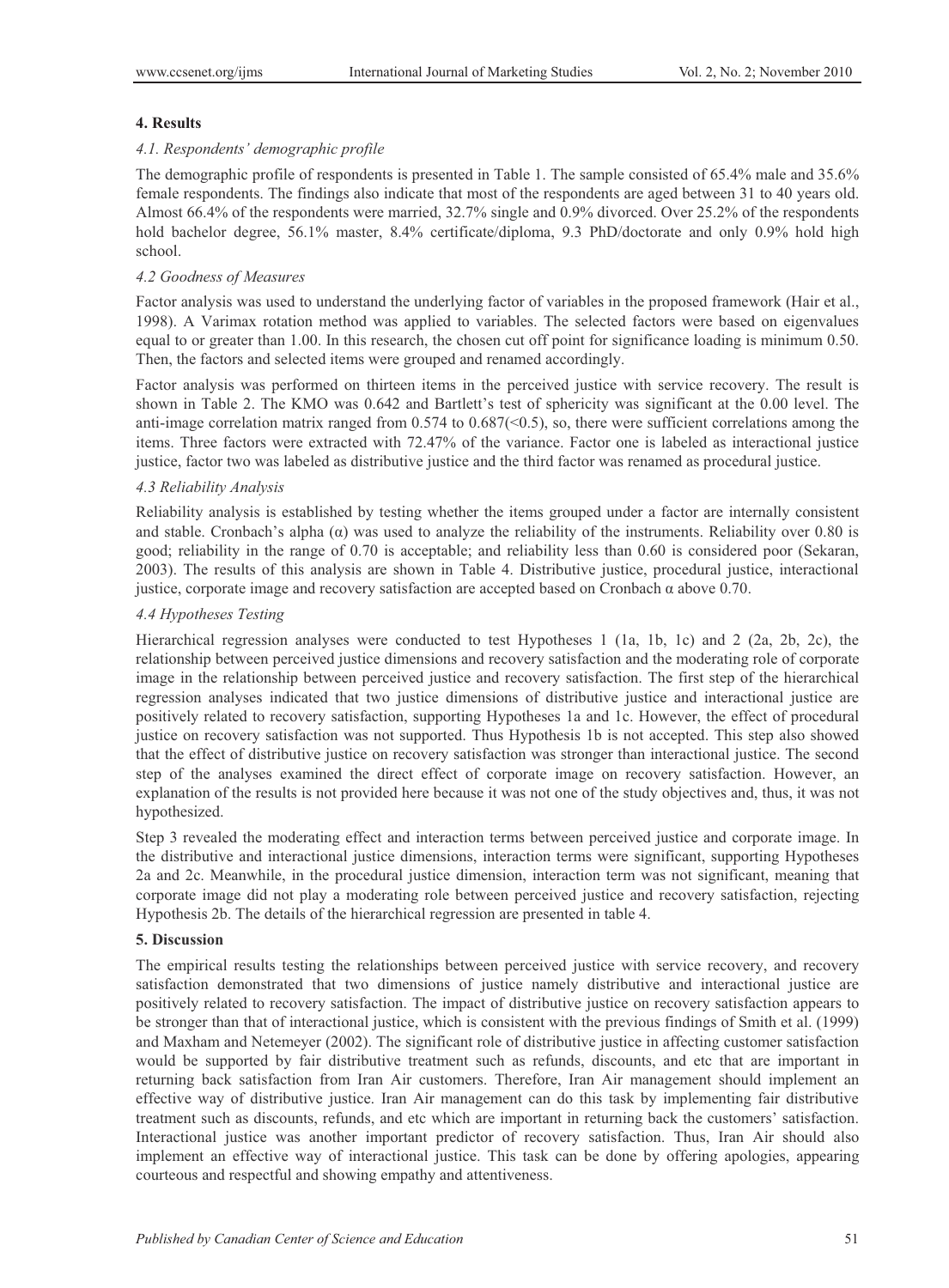In the distributive and interactional justice dimensions, interaction terms were significant, showing that corporate image plays a moderating role in the relationship between distributive and interactional justice and recovery satisfaction. However, in the procedural justice dimension, interaction term was not significant, meaning that corporate image did not play a moderating role between perceived justice and recovery satisfaction, indicating that procedural justice does not play a moderating role between procedural justice and recovery satisfaction. In other words, positive corporate image will not affect the effects of procedural justice on recovery satisfaction, even when they are responded quickly, in a timely manner and the procedure of complaint handling is not complicated.

#### **6. Implications**

Several important managerial implications emerge from this study. First, Iran Air should train employees to understand what aspects of perceived justice, the fair distributive treatment, interpersonal communication is important to the customers. If Iran Air can improve these aspects of service recovery, the customers will be satisfied with service recovery that benefits the company in future.

Second, in order to enhance distributive justice which had a stronger relationship with recovery satisfaction; Iran Air should develop specific monetary compensation guidelines while training both full-time and part-time employees to quickly and properly react to various service failure situations. Depending on different levels of complaints and different situations of customers, Iran Air needs to train front desk staff to offer proper arrays of compensations with similar values and let their customers select the best compensation (Kim et al., 2009). In addition to distributive treatment training, Iran Air should also implement a training program, which clearly illustrates the reactions improving the interactional justice practice through teaching how to properly treat angry and frustrated customers, showing empathy and apology.

Third, the study also demonstrated that corporate image plays a moderating role in the relationship between perceived justice and recovery satisfaction in distributive and interactional justice situations. However, the moderating role of corporate image was not found in the procedural justice dimension. Therefore, Iran Air needs to make continuous efforts to create and hold a positive image and perception in the mind of customers, even in service failure/recovery situations.

# **7. Limitations and Future Research**

This study like all other studies suffers from various limitations, that restrict the generalization of the findings and opens directions for future research. First, since this study only focused on one service sector (airline industry) and in a specific country, the findings cannot be generalized to other service sectors and different geographical areas. Therefore, future research can replicate this study in other service sectors and different countries.

A second limitation refers to the sample of this study. This study used a convenience sampling method consisting of 107 responses. Future research can overcome this limitation by taking a larger, randomly-selected, sample which may provide a more comprehensive result.

In addition, future research may consider some other moderating variables in the relationship between perceived justice with service recovery and recovery satisfaction. Among these variables, the authors recommend customers personality.

# **8. Conclusion**

Prior service recovery research has developed an understanding of the role of perceived justice on recovery satisfaction. However, this study additionally examined the role of corporate image in service recovery situations. The purpose of the study was to examine dimensions of perceived justice on recovery satisfaction and to analyze whether brand image moderates the relationship between perceived justice with service recovery and recovery satisfaction. Based on the responses from the 107 respondents, the results indicate that distributive justice and interactional justice have a positive relationship with recovery satisfaction. The results also confirmed the moderating role of corporate image in the relationship between perceived justice and recovery satisfaction.

# **References**

Adams, J. S. (1963). Toward an understanding of inequity. *Journal of Abnormal and Social Psychology*, 67, 422-36.

Andreassen, T. W., & Lindestad, B. (1998). Customer loyalty and complex services: the impact of corporate image on quality, customer satisfaction and loyalty for customers with varying degrees of service expertise. *International Journal of Service Industry Management*, 9 (1), 7–23.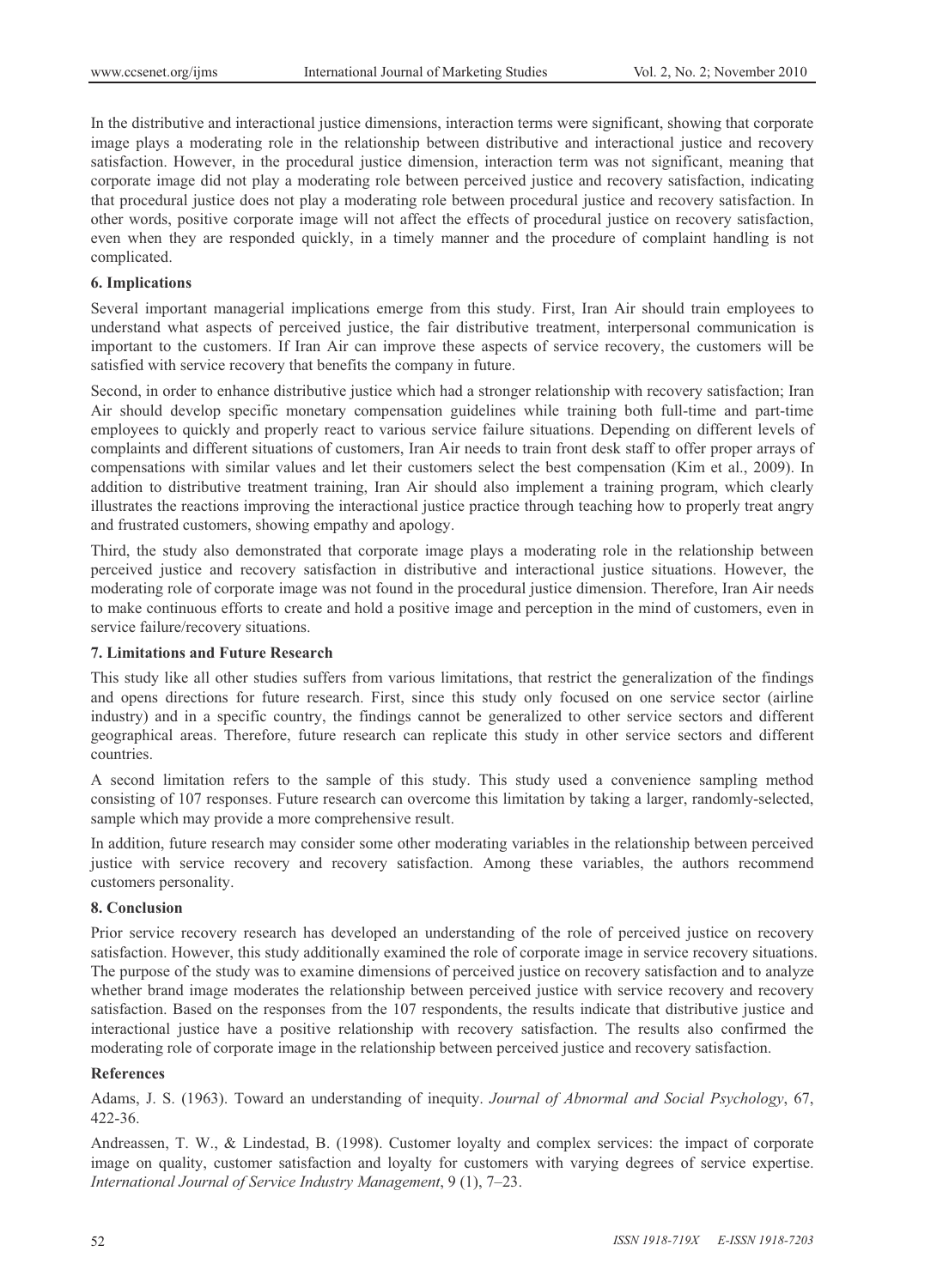Bitner, M. J. (1993). Managing the evidence of service. In Scheuing, E.E., Christopher, W.F. (Eds),The Service Quality Handbook, American Management Association (AMACOM), New York, NY, 358-70.

Blodgett, J. G., Hill, D. J., & Tax, S. S. (1997). The effects of distributive, procedural, and interactional justice on post-complaint behavior. *Journal of Retailing*, 73(2), 185-210.

Chebat, J. C., & Slusarczyk, W. (2005). How emotions mediate the effects of perceived justice on loyalty in service recovery situations: an empirical study. *Journal of Business Research*, 58(5), 664-73.

Clemmer, E. C., & Schneider, B. (1996). Fair service. In T. A. Swartz, D. E. Bowen, & S. W. Brown (Eds.), Advances in services marketing and management (pp. 109–126). Greenwich, CT: JAI Press.

Clemmer, E. C. (1988). The role of fairness in customer satisfaction with services. Doctoral dissertation, Psychology Department, University of Maryland, College Park, MD.

Danaher, P. J., & Mattsson, J. (1994). Customer satisfaction during the service delivery process. *European Journal of Marketing*, 28, 5-16.

Davidow, M. (2000). The bottom line impact of organizational responses to customer complaints. *Journal of Hospitality & Tourism Research*, 24(4), 473–490.

Davidow, M. (2003). Organizational responses to customer complaints: what works and what doesn't?. *Journal of Service Research*, 5(3), 225-50.

del Rio-Lanza, A. B., Vazquez-Casielles, R., & Diaz-Martin A.M. (2009). Satisfaction with service recovery: Perceived justice and emotional responses. *Journal of Business Research*, 62(8), 775-781.

Dobni, D., & Zinkhan, G. M. (1990). In search of brand image: A foundation analysis, Goldberg, M E, Gorn, G, and Pollay, RW. *Advances for Consumer Research*, 17, 110–118.

dos Santos, C. P., & Fernandes, D. V. H. (2008). Antecedents and Consequences of Consumer Trust in the Context of Service Recovery. *Brazilian Administrative Review*, 5(3), 225-244.

Goodwin, C. & Ross, I. (1992). Consumer responses to service failures: influence of procedural and interactional fairness perceptions. *Journal of Business Research*, 25, 149-63.

Gronroos, C. (1988). Service Quality: The Six Criteria of Good Perceived Service Quality. *Review of Business* [St John's University], 9(3), 10-13.

Hair, J. F., Anderson, R. E., Tatham, R. L., & Black, W. C. (1998). *Multivariate data analysis*. New Jersey: Practice Hall. Englewood Cliffs, NJ.

Ha, J., & Jang, S. (2009). Perceived justice in service recovery and behavioral intentions: The role of relationship quality. *International Journal of Hospitality Management,* 28, 319–327.

Hoffman, K. D., Kelley, S. W., & Rotasky, H.M. (1995). Tracking service failures and employee recovery efforts. *Journal of Services Marketing,* 9(2), 49-61.

Hoffman, K. D., & Kelley, S. W. (2000). Perceived Justice Needs and Recovery Evaluation: A Contingency Approach. *European Journal of Marketing*, 34(3/4), 418-32.

Karande, K., Magnini, V. P., & Tam, L. (2007). Recovery voice and satisfaction after service failure: an experimental investigation of mediating and moderating factors. *Journal of Service Research*, 10(2), 187–203.

Karatepe, O. M. (2006). Customer complaints and organizational responses: The effects of complaints' perceptions of justice on satisfaction and loyalty. *International Journal of Hospitality Management*, 25(1), 69–90.

Kau, A. K., & Loh, E. W. Y. (2006). The effects of service recovery on consumer satisfaction: a comparison between complainants and non-complainants. *Journal of Services Marketing*, 20(2), 101-11.

Keller, K. L. (1993). Conceptualizing, measuring, and managing customer based brand equity. *Journal of Marketing*, 57(1), 1 –22.

Kim, H. B., & Kim, W. G. (2005). The relationship between brand equity and firms' performance in luxury hotels and chain restaurants. *Tourism Management*, 26, 549-560.

Kim, T., Kim, W. G., & Kim, H. B. (2009). The effects of perceived justice on recovery satisfaction, trust, word-of-mouth, and revisit intention in upscale hotels. *Tourism Management*, 30, 51–62.

Lai, F., Griffin B, M., & Babin, B. J. (2009). How quality, value, image, and satisfaction create loyalty at a Chinese telecom. *Journal of Business Research*, 62, 980–986.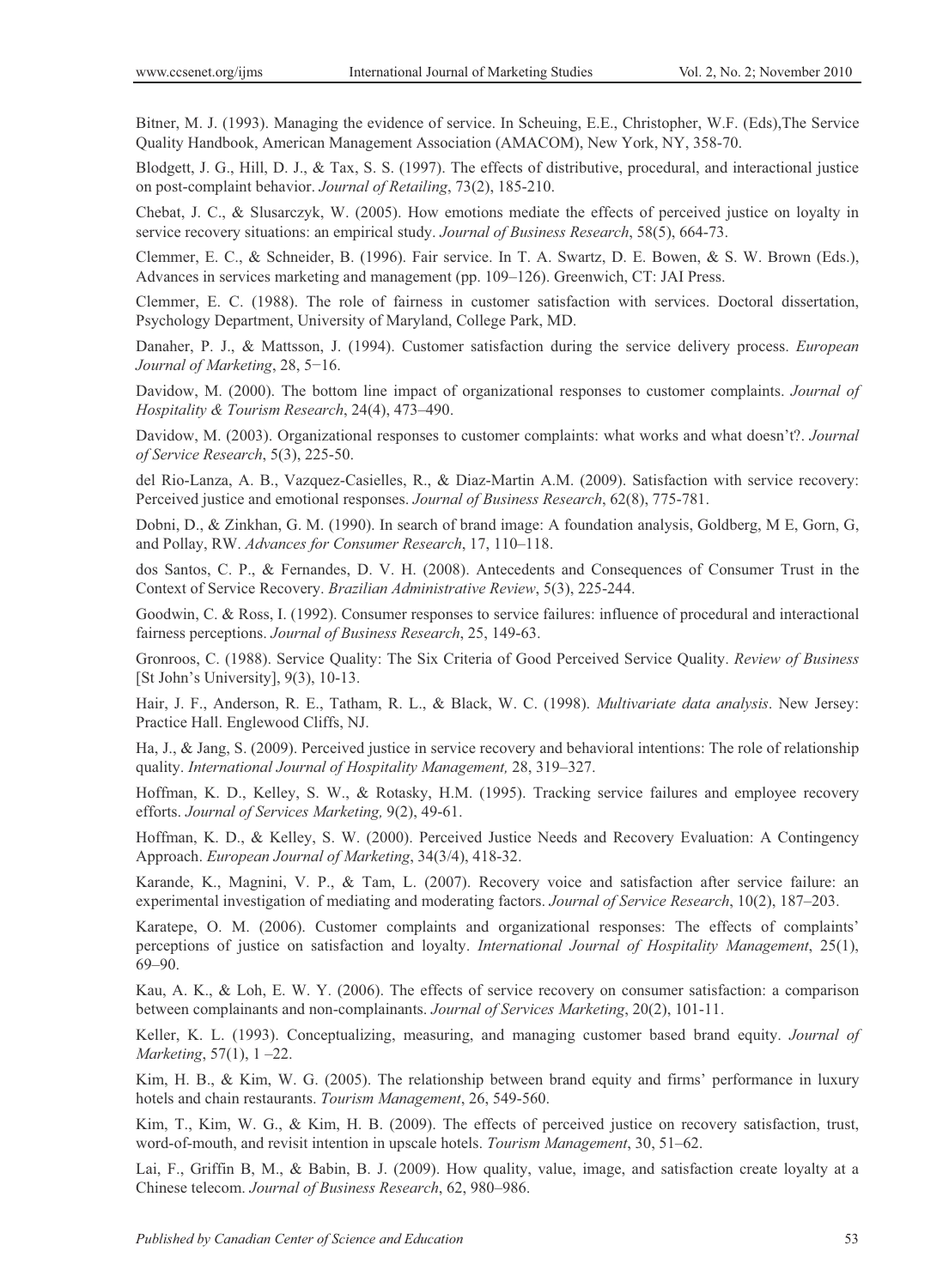Mattila, A. (2001). The effectiveness of service recovery in a multi-industry setting. *Journal of Services Marketing*, 15(7), 583-96.

Maxham, J. III & Netemeyer, R. (2002). A longitudinal study of complaining customers' evaluations of multiple service failures and recovery efforts. *Journal of Marketing*, 66(4), 57-71.

McColl-Kennedy, J. R., & Sparks, B. A. (2003). Application of fairness theory to service failures and service recovery. *Journal of Service Research*, 5, 251-67.

McCollough M. A. (2000). The effect of perceived justice and attribution regarding service failure and recovery on post-recovery customer satisfaction and service quality attributes. *Journal of Hospitality & Tourism Research*, 24(4), 423-447.

McCollough, M. A., & Bharadwaj, S. G. (1992). The recovery paradox: an examination of customer satisfaction in relation to disconfirmation, service quality, and attribution based theories. *American Marketing Association*, Chicago.

Nguyen, N., & Gaston Leblanc, G. (2001). Corporate image and corporate reputation in customers' retention decisions in services. *Journal of Retailing and Consumer Services*, 8, 227-236.

Ok, C., Back, K., & Shanklin, C. W. (2005). Modeling roles of service recovery strategy: a relationship-focused view. *Journal of Hospitality and Tourism Research*, 29(4), 484–507.

Patterson, P. G., Cowley, E., & Prasongsukarn, K. (2006). Service failure recovery: the moderating impact of individual-level cultural value orientation on perceptions of justice. *International Journal of Research in Marketing*, 23(3), 263–277.

Roberts, P. W., & Dowling, G. R. (2002). Corporate reputation and sustained superior financial performance. *Strategic Management Journal*, 23, 1077-93.

Sekaran, U. (2003). Research methods for business: A skill building approach. John Wiley and Sons, Inc.

Selnes F. (1993). An examination of the effect of product performance on brand reputation, satisfaction and loyalty. *European Journal of Marketing*, 27(9), 19–35.

Smith, A., & Bolton, R. (1998). An experimental investigation of customer reactions to service failure and recovery encounters: paradox or peril. *Journal of Services Research*, 1(1), 65-81.

Smith, A. K., Bolton, R. N., & Wagner, J. (1999). A model of customer satisfaction with service encounters involving failure and recovery. *Journal of Marketing Research*, 36(3), 356–373.

Sparks, B. N., & McColl-Kennedy, J. R. (2001). Justice strategy options for increased customer satisfaction in a services recovery setting. *Journal of Business Research*, 54, 209-218.

Tax, S. S., Brown, S. W., & Chandrashekaran, M. (1998). Customer evaluation of service complaint experiences: implications for relationship marketing. *Journal of Marketing*, 62, 60-76.

Thibaut, J., & L. Walker. (1975). Procedural Justice: A Psychological Analysis, Hillsdale, NJ: Erlbaum.

Walster, E., Berscheid, E., & Walster, W. (1973). New directions in equity research. *Journal of Personality & Social Psychology*, 25(2), 151-76.

Wirtz, J., & Mattila, A. S. (2004). Consumer responses to compensation, speed of recovery and apology after a service failure. *International Journal of Service Industry Management*, 15(2), 150-166.

Zeithaml V. A. (1998). Consumer perceptions of price, quality, and value: a means-end model and synthesis of evidence. *Journal of Marketing*, 52(3), 2–22.

Zemke, R. (1993). The art of service recovery: fixing broken customers and keeping them on your side. *American Management Association*, New York, 463–476.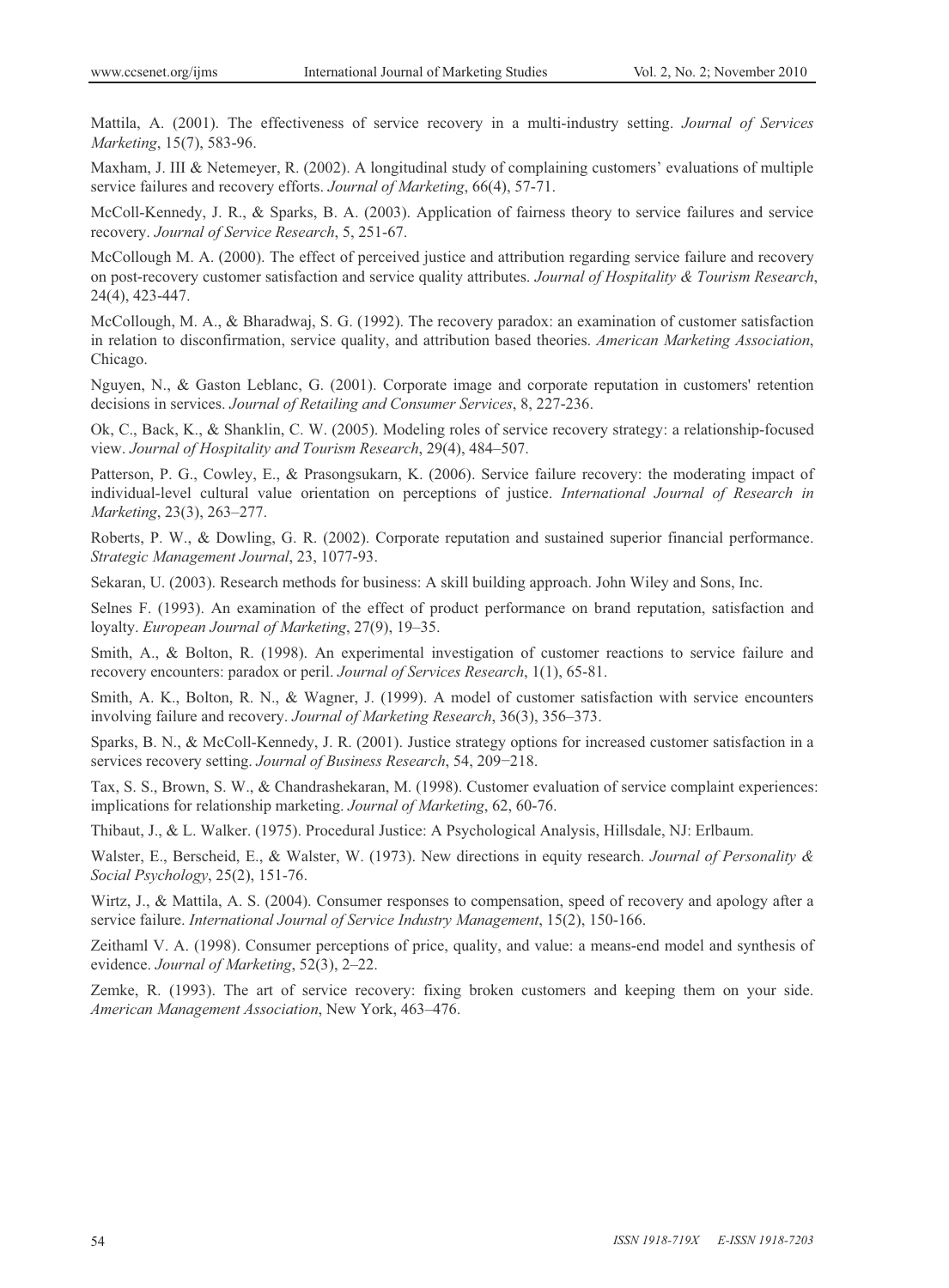| Variable                 | Frequency      | $\frac{0}{0}$ |
|--------------------------|----------------|---------------|
| Gender                   |                |               |
| Male                     | 70             | 65.4          |
| Female                   | 37             | 35.6          |
| Age                      |                |               |
| 20 years old and below   | 1              | 0.9           |
| 21 to 30 years old       | 36             | 33.6          |
| 31 to 40 years old       | 55             | 51.4          |
| 41 to 50 years old       | 13             | 12.1          |
| 51 years old and above   | $\overline{2}$ | 1.9           |
| <b>Marital Status</b>    |                |               |
| Single                   | 35             | 32.7          |
| Married                  | 71             | 66.4          |
| Others                   | 1              | 0.9           |
| <b>Educational Level</b> |                |               |
| High school and below    | 1              | 0.9           |
| Certificate/Diploma      | 9              | 8.4           |
| Bachelor's Degree        | 27             | 25.2          |
| Master's Degree          | 60             | 56.1          |
| PhD/Doctorate            | 10             | 9.3           |

Table 1. Respondents' Profile

Table 2. Results of the Factor Analysis

| <b>Variables</b>                                                                       |         | <b>Components</b> |         |  |
|----------------------------------------------------------------------------------------|---------|-------------------|---------|--|
|                                                                                        |         | 2                 | 3       |  |
| Compared to what you expected, the offer that I received was fair.                     |         | .813              | .023    |  |
| Taking everything into consideration, the Iran Air's offer was quite fair.             | .164    | .883              | $-.081$ |  |
| Given the circumstances, I feel that Iran Air has offered an adequate<br>compensation. | .392    | .716              | $-.288$ |  |
| My complaint was handled in a very timely manner.                                      | $-.107$ | .357              | .611    |  |
| My complaint was not resolved as quickly as it should have been.                       | $-.092$ | $-.252$           | .823    |  |
| The procedure for handling my complaint was complicated.                               | .194    | $-.161$           | .770    |  |
| Employees were courteous to me.                                                        | .892    | .168              | $-.057$ |  |
| Employees' communication with me was appropriate.                                      | .926    | .077              | .062    |  |
| Employees put the proper effort into resolving my problem.                             | .808    | .161              | .091    |  |
| Employees showed a real interest in trying to be fair.                                 | .656    | .332              | $-.136$ |  |
| Employees showed a concern.                                                            | .585    | .233              | $-.252$ |  |
| Eigenvalue                                                                             | 4.42    | 1.96              | 1.69    |  |
| Variance Explained $(\% )$ – Total 72.47%                                              | 26.58   | 46.20             | 62.02   |  |

Table 3. Reliability Statistics of the Factors

| Constructs                   | No of Items<br>Remain | Items Dropped | Cronbach Alpha | N   |
|------------------------------|-----------------------|---------------|----------------|-----|
| Distributive Justice         |                       |               | 0.856          | 107 |
| Procedural justice           |                       |               | 0.633          | 107 |
| <b>Interactional Justice</b> |                       |               | 0.873          | 107 |
| Corporate image              |                       |               | 0.829          | 107 |
| Recovery Satisfaction        |                       |               | 0.834          | 107 |